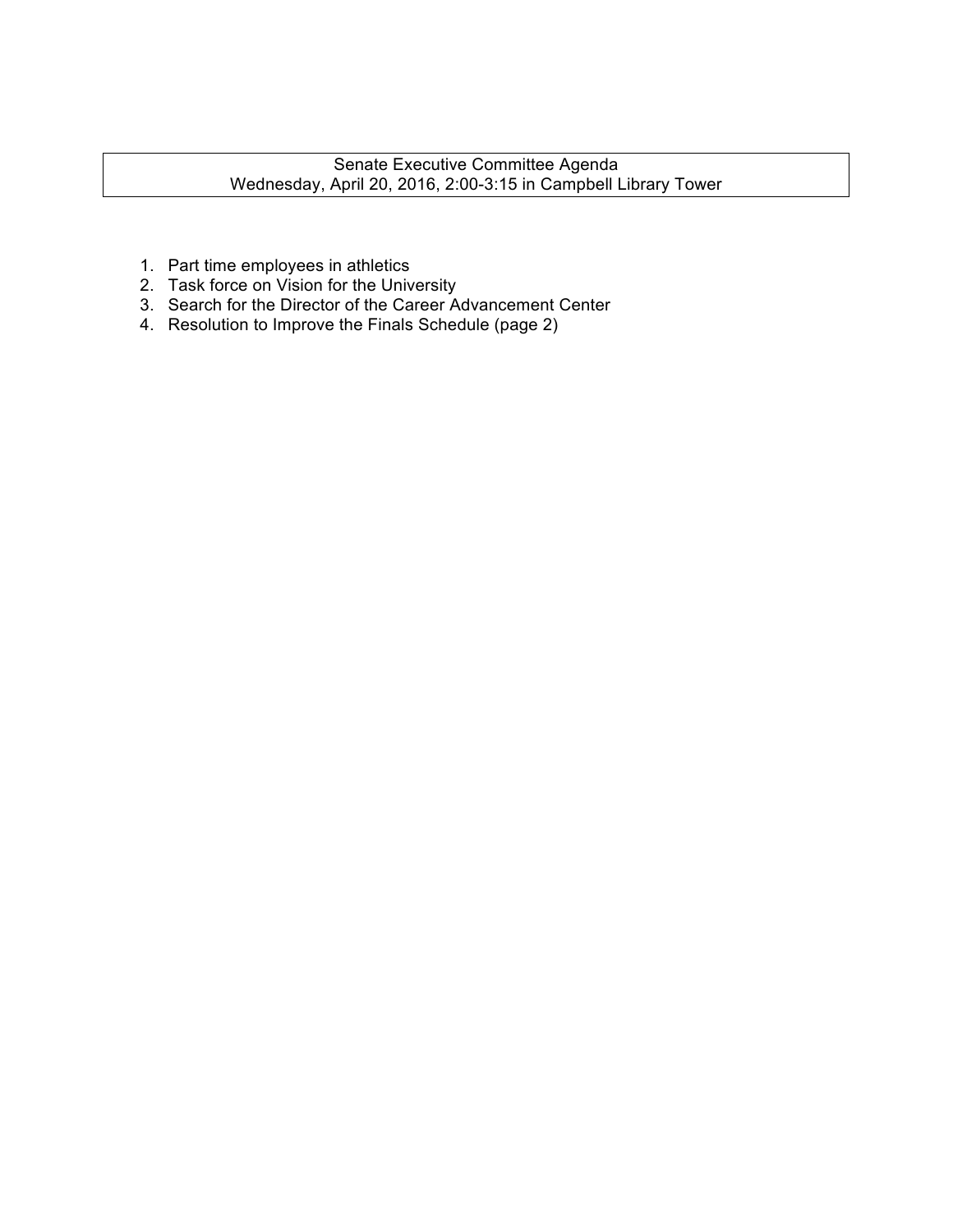# RESOLUTION TO IMPROVE THE FINALS SCHEDULE

The following suggestions made by the University's Scheduling Committee are for improving the final exam schedule **on the Glassboro campus:**

# SUGGESTIONS FROM THE UNIVERSITY SCHEDULING COMMITTEE:

- 1) The current finals schedule will be replaced by designating the last seven calendar days of a semester as the official "Finals Week," which will follow the same class meeting schedule as the prior weeks of the term. (No finals will be scheduled on the Sunday of the last seven calendar days of the semester.)
- 2) Finals will be offered during "Finals Week," during the normal class meeting period (or periods). For classes with multiple meeting days per week, instructors may choose to use any one or all of the periods to administer final exams/activities.
- 3) Combined finals (for classes that do not regularly meet at the same day and time), conflicts, finals which require additional time, or finals that cannot be conducted during the new finals week schedule will be scheduled on the Saturday of the "Finals Week."
- 4) Pilot this new "Finals Week" for at least one Spring/Fall term, and review feedback, making changes where necessary.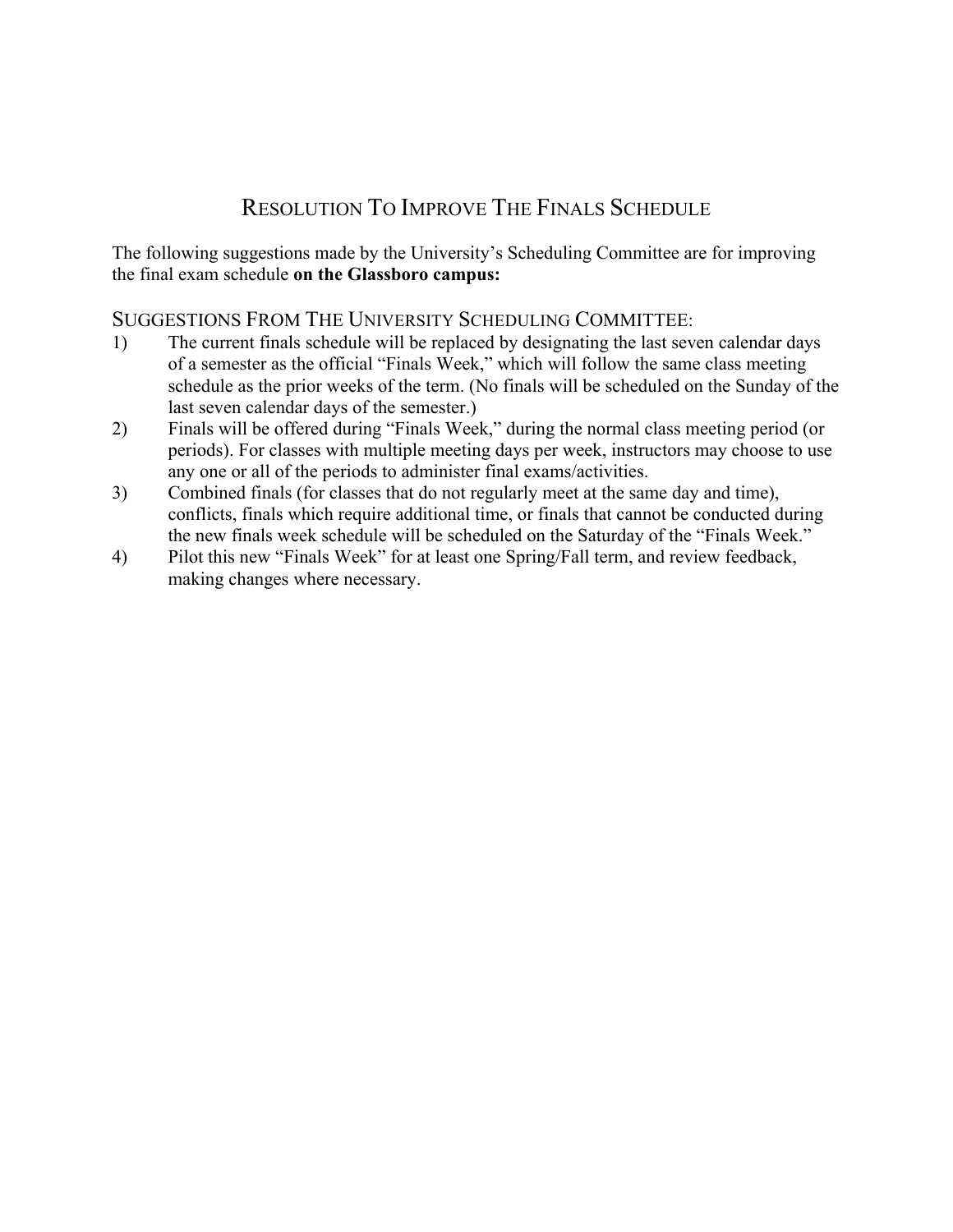# DETAILS OF FINALS SCHEDULING

#### PROBLEM TO BE SOLVED:

Rowan's student population has grown substantially, which has created difficulty in assigning physical classroom space for finals, and providing a positive finals environment, following the current finals schedule. The current finals schedule assigns classes to finals time blocks that do not match the meeting patterns of the course, resulting in student and faculty confusion, and in some cases, student and faculty conflicts with other final exams in other classes. Also, with exams often scheduled at different days/times than the class meeting pattern, student work schedules and availability to be on campus are affected.

#### GUIDELINES:

The University Scheduling Committee believes it is necessary to revamp the finals process to provide an improved academic environment for student success. To achieve this objective, the finals schedule would be reworked to follow the current scheduling time slots and guidelines, (as addressed previously by the committee and the subsequently Senate-approved revised scheduling procedure - the goal for the committee was to make a scheduling system that was fair, flexible, and dynamic and would spread classes equitably across approved schedule time slots). The Committee also wants to ensure that faculty members without specialized finals requirements (combined sections, requests for more time, etc.) know their final exam assignments prior to the start of the semester, and where possible, that students have access to any specialized finals requirements prior to course registration. **These changes would apply to the Glassboro campus only.**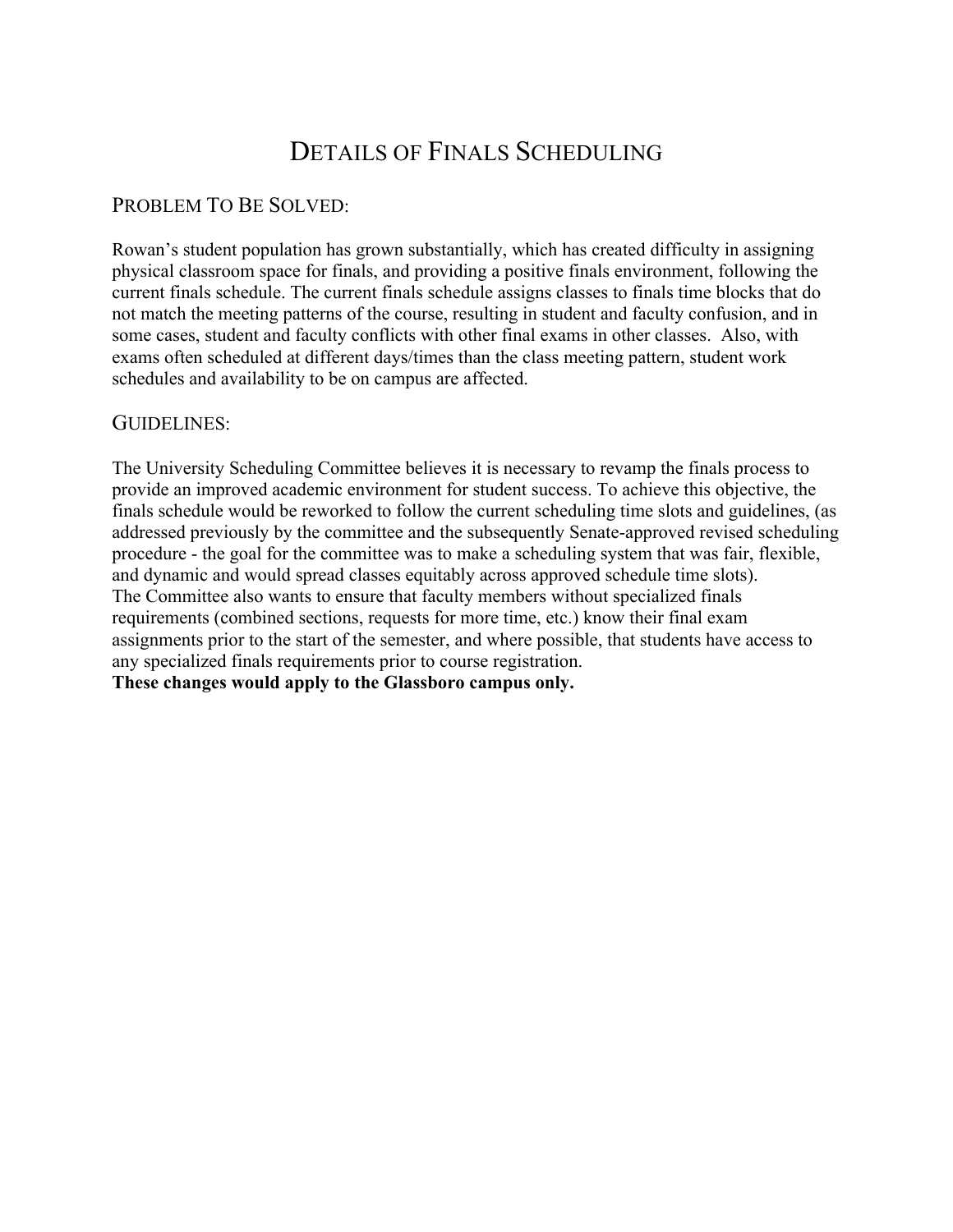## ASSIGNING FINALS SLOTS:

Final Exams, (those without special requirements), will be offered in each section's department approved, assigned classroom, in the last week of the term. Finals may occur during any one or all of that section's meeting periods of the week. (Double-period sections already include potential for extra exam time, under this new system.)

Like the current final exam schedule, student exam conflicts, (which in a new system should be almost completely eliminated), would be worked out between student and faculty, and an appropriate make-up exam period offered, within the final week of classes. The official conflict day for Finals Week will be Saturday.

#### DEPARTMENT OF UNIVERSITY SCHEDULING RESPONSIBILITIES:

1. Collect information from departments (ideally, before student registration begins) regarding class sections with special final exam requirements, and assign exam days/times/rooms to meet those special needs. (All other finals, occurring during a course's standard meeting periods, will not need to be coded in Banner.)

#### ACADEMIC DEPARTMENT CHAIRS RESPONSIBILITIES:

1. Approve individual faculty requests for any special final exam requirements, and transmit this approval to University Scheduling

TIMELINE FOR FINAL EXAM SCHEDULING UNDER THE PROPOSED SYSTEM: A detailed finals calendar will be provided to colleges/departments prior to the beginning of the scheduling process for a given semester. The goal of the finals calendar will be to provide departments and colleges with ample time to complete their scheduling responsibilities while also attempting to set the schedule early enough for the university.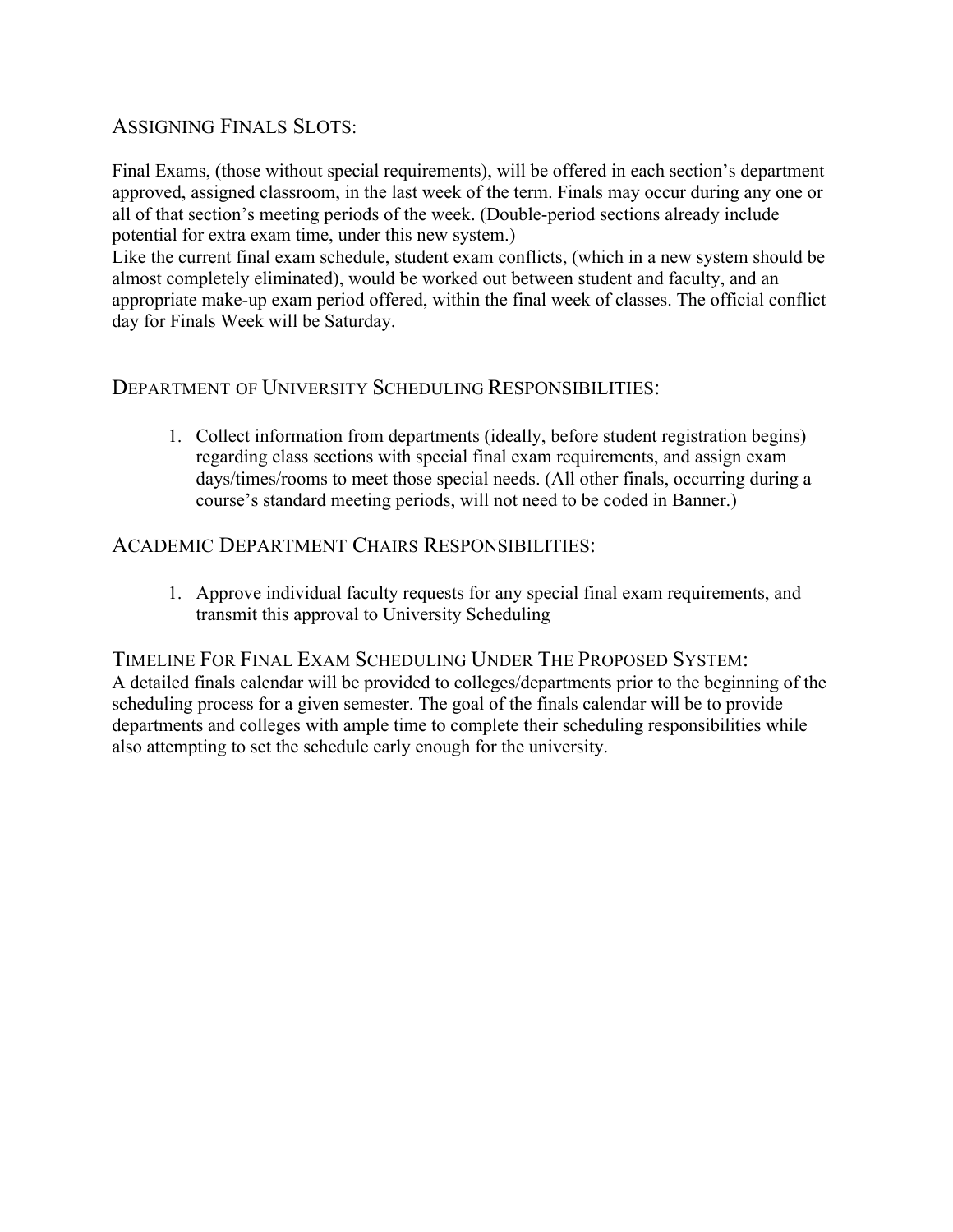#### OLD SCHEDULE:

# **FINAL WEEK ACTIVITY SCHEDULE -- Spring 2016**

Faculty are encouraged to provide an end-of-course learning experience for every course. The faculty are encouraged to utilize the time set aside during the final week as published in the Schedule of Courses. Times are provided for every class, and normal meeting times are used for evening classes. "Common examination" times must be arranged with University Scheduling. If a faculty member does not give a final examination at an officially allotted time during final week, he/she is required to use that time for instructional purposes. All efforts will be made to schedule once-per-week double period courses on their normal meeting day, and as close to normal meeting time as possible. Evening classes shall meet during final week at the regular times for the purposes of either a final exam or other instructional activity.\*

| Tuesday, May 3, 2016   |  |
|------------------------|--|
|                        |  |
|                        |  |
|                        |  |
|                        |  |
|                        |  |
| Wednesday, May 4, 2016 |  |
|                        |  |
|                        |  |
|                        |  |
|                        |  |
|                        |  |
| Thursday, May 5, 2016  |  |
|                        |  |
|                        |  |
|                        |  |
|                        |  |
| Friday, May 6, 2016    |  |
|                        |  |
|                        |  |
|                        |  |
|                        |  |
| Saturday, May 7, 2016  |  |
|                        |  |
|                        |  |
|                        |  |
|                        |  |
| Monday, May 9, 2016    |  |
|                        |  |
|                        |  |
|                        |  |
|                        |  |

*\*For all classes that meet once a week, 5:00pm -7:45pm, the Exam time will be 5:00pm -7:00pm.*

*\*For all classes that meet 6:30pm , the Exam time will be 7:00pm -9:00pm.*

*\*For all classes that meet 8:00pm, the Exam time will be 9:00pm -11:00pm.*